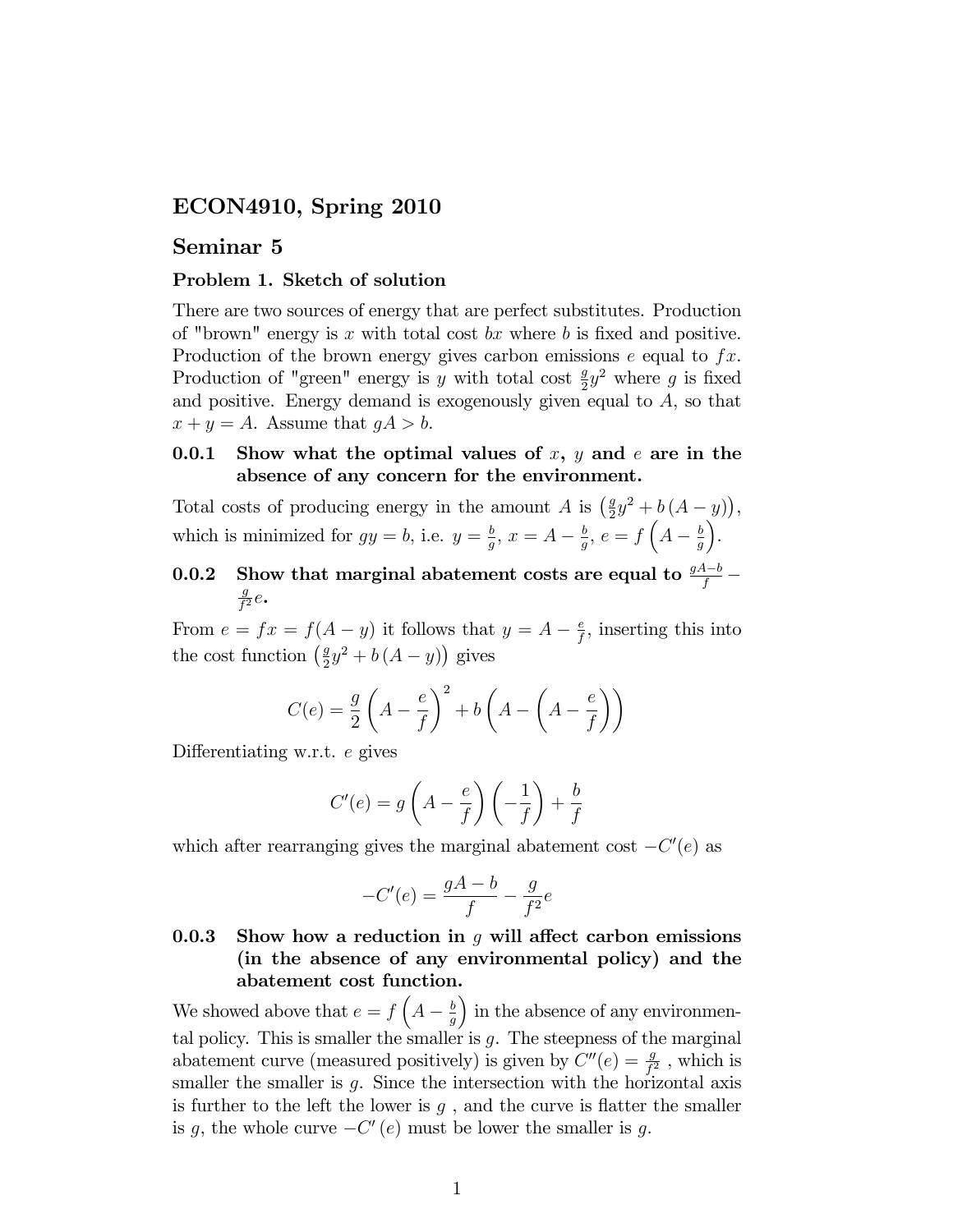# 0.0.4 Show how a reduction in  $f$  will affect carbon emissions (in the absence of any environmental policy) and the abatement cost function.

We showed above that  $e = f\left(A - \frac{b}{g}\right)$ g ) in the absence of any environmental policy. This is smaller the smaller is  $f$ . The steepness of the marginal abatement curve (measured positively) is given by  $C''(e) = \frac{g}{f^2}$ , which is bigger the smaller is  $g$ . The marginal abatement cost curve with the the smaller f must intersect the original marginal abatement cost curve at some positive value of e, since the total abatement cost  $C(e)$  (= the area under the marginal abatement cost curve) is independent of f fir  $e = 0$ . The interpretation is obvious: To completely eliminate emissions, we must completely phase out the use of brown energy (for  $f > 0$ ), and the cost of doing this is independent of  $f$ .

# 0.0.5 Assume that marginal environmental costs are constant equal to v. What is the social value of reducing  $f$  to zero? (You do not have to calculate the explicit expression for this value.)

The social cost of producing brown energy goes down from  $b + v f$  to b when f drops to zero. The value  $W$  of reducing f to zero is the difference in minimized total costs for these two cases

$$
W = \min_{y} \left[ \frac{g}{2} y^2 + b (b + vf) (A - y) \right] - \min_{y} \left[ \frac{g}{2} y^2 + b (A - y) \right]
$$

If I have calculated correctly, this gives (assuming that  $gA > b + vf$ , so that optimal emissions  $e^*$  are positive when  $f > 0$ :

$$
W = vf \left( A - \frac{b}{g} - \frac{fv}{2g} \right)
$$

As an alternative to this derivation, we can illustrate W using a figure: In the figure below,  $e^0 = f\left(A - \frac{b}{g}\right)$ g , i.e. the optimal value of  $e$  with the original  $f$  in the absence of environmental concern. The value W in the figure is the area  $Ovwe^0$ . This is the sum of avoided environmental costs  $Ovwe^*$  and avoided abatement costs  $e^*we^0$ .

# 0.0.6 If there is a carbon tax equal to  $v$ , what is the maximal profit an innovator can achieve from reducing  $f$  to zero?

An innovator can charge a price up to  $v$  for its technology. If it charges  $v$ , the technology will be used in the amount  $e^*$ , and the profit to the innovator will be  $Ovwe^*$ , which is smaller than W. The profit might be higher than  $Ovwe^*$ , but it will in any case be smaller than  $W$ .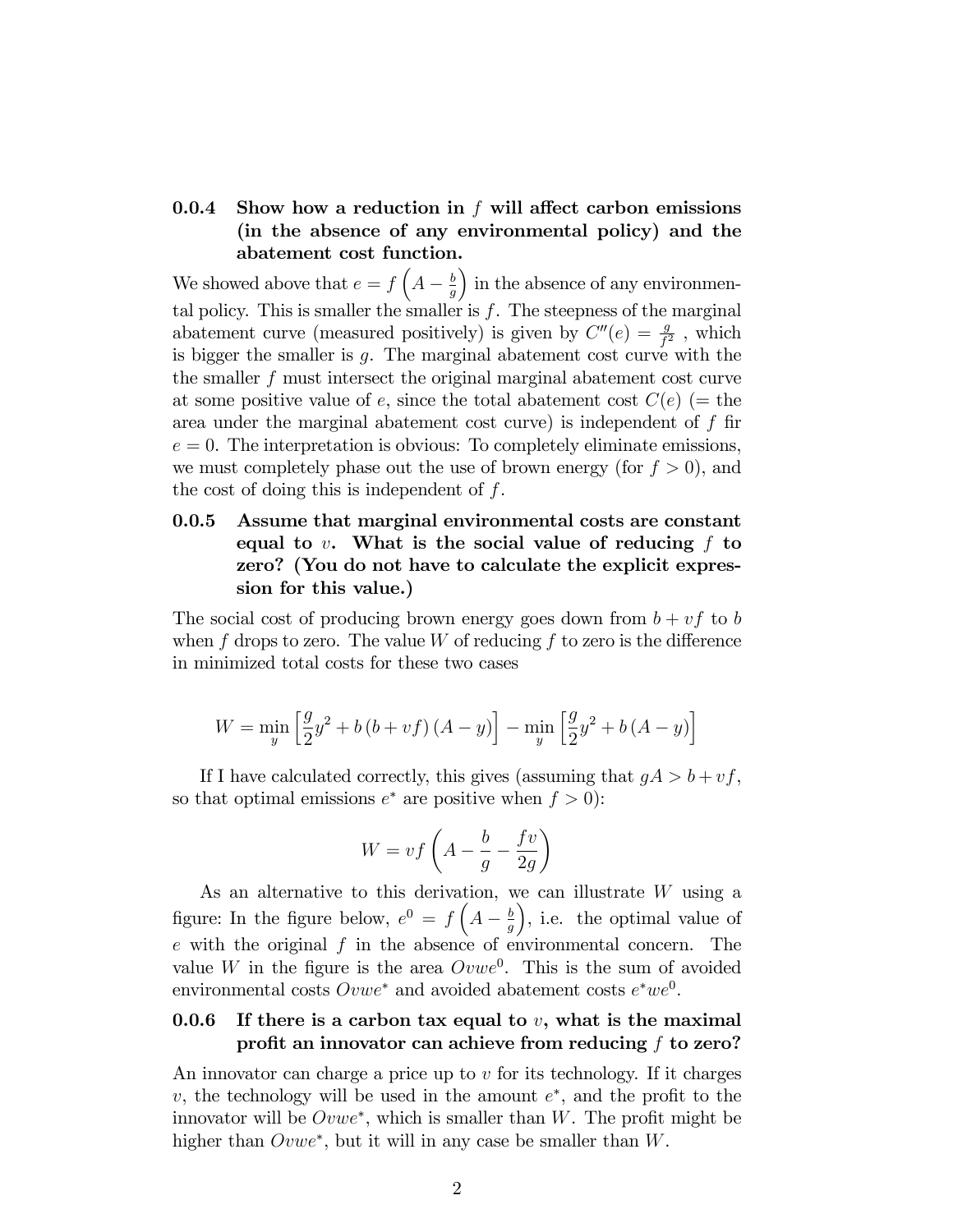

### 0.0.7 Once a new technology reducing  $f$  to zero has become available, what is the optimal carbon tax?

The optimal carbon tax is marginally above zero. The best response from the innovator to this tax is to set a price between zero and the tax. Since the price of the technology and the carbon tax both are approximately zero, we get the optimal outcome with (approximately) zero emissions and with (almost) all "brown" energy being produced with the new technology.

Derivation of  $w$ :  $W = \min_y \left[\frac{g}{2}\right]$  $\frac{g}{2}y^2 + (b + vf)(A - y) - \min_y \left[\frac{g}{2}\right]$  $\frac{g}{2}y^2 + b(A - y)$  $y = \frac{b+vf}{a}$  $\frac{y-f}{g}$  in first and  $y=\frac{b}{g}$  $\frac{b}{g}$  in second  $\int_{a}$ 2  $\int b+v f$ g  $\int_0^2 + (b + v f) \left( A - \left( \frac{b + v f}{g} \right) \right)$ g  $\setminus$ Γ  $\int_{a}$ 2  $\int$ g  $\bigg)^2 + b\left(A - \left(\frac{b}{g}\right)$ g  $\setminus$  $\bar{a}$ 2  $\int b+v f$ g  $\int_0^2 + (b + v f) \left( A - \left( \frac{b + v f}{g} \right) \right)$ g ١١Ī  $=-\frac{1}{2g}$  $\frac{1}{2g}(b+fv)(b-2Ag+fv)$  $\bar{a}$ 2  $\int_{a}$ g  $\bigg)^2 + b\left(A - \left(\frac{b}{g}\right)$ g  $\setminus$  $=-\frac{1}{2}$ 2 b  $\frac{b}{g} (b - 2Ag)$  $-\frac{1}{2\varrho}$  $\frac{1}{2g}(b+fv)(b-2Ag+fv)+\frac{1}{2}$ b  $\frac{b}{g}(b - 2Ag) = -\frac{1}{2}$ 2 f  $\frac{f}{g}v(2b-2Ag+fv)$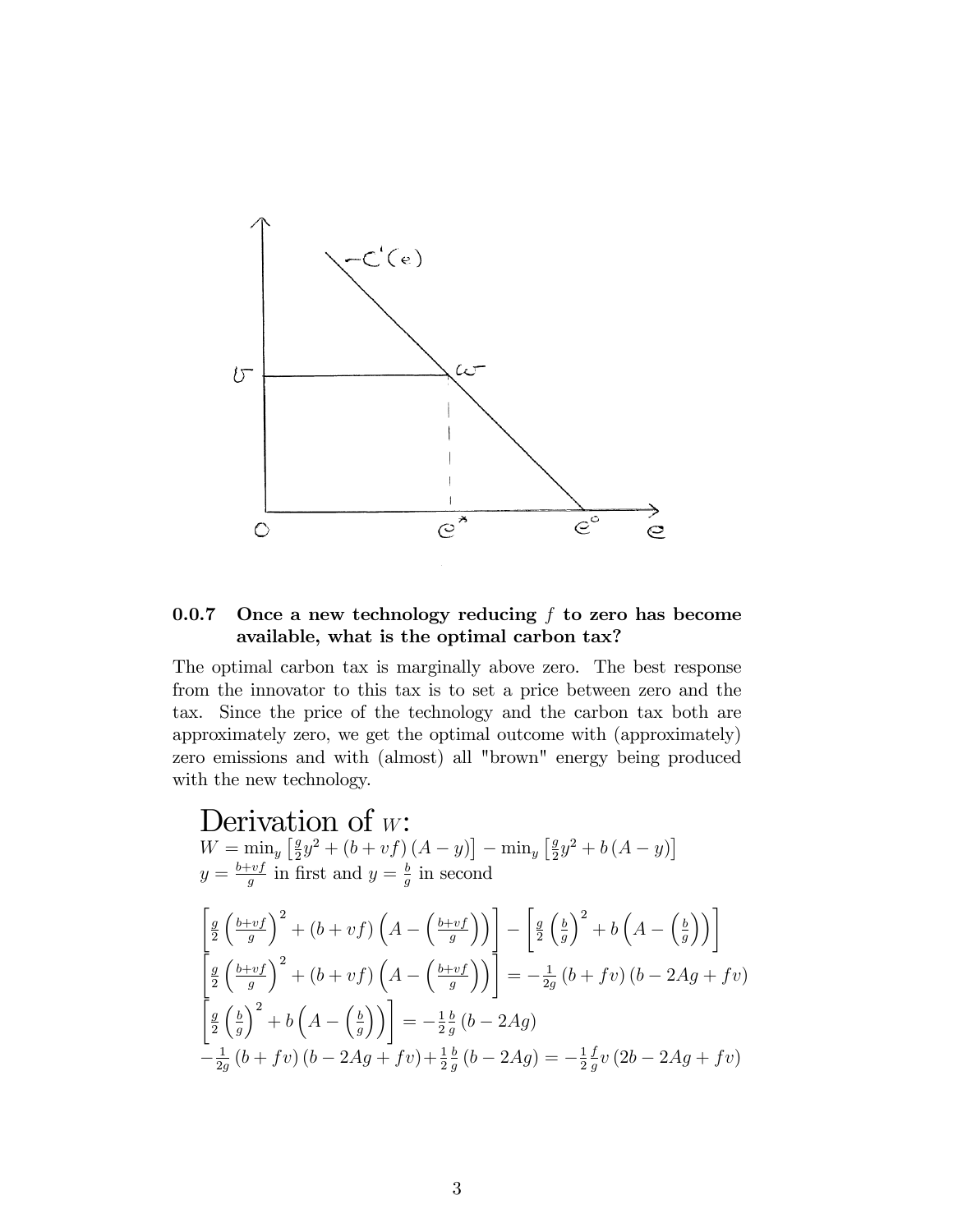#### Problem 2. Sketch of solution (updated May 18)

There is a large number  $n$  of polluting firms in the economy, each having an abatement cost function  $c(a_i, y_i)$ , where  $a_i$  and  $y_i$  are abatement and technology levels of firm  $i$ , respectively. The function  $c$  has the properties assumed in Hoel: "Environmental R&D".

The technology level of firm  $i$  is given by

$$
y_i = x_i + \gamma \sum_{j \neq i} x_j
$$

where  $x_i$  is the number of useful ideas firm i purchases from the R&D sector. Give an interpretation of this equation.

Each firm benefits (in the form of improved technology) from the ideas it purchases itself, and also (for  $\gamma > 0$ ) from the ideas purchased by other Örms. See Hoel (2005) where a similar modeling is used for technology spillovers across countries.

 $\sum_j x_j$ , and where f' may be non-negative. Discuss what the sign of f' The R&D sector produces ideas at a cost  $f(X)$  per idea, where  $X =$ might be.

It could be either positive or negative, see the discussion in Hoel (2010), section 5.3.

Assume that there is one firm per produced idea in the R&D sector, and that there are zero profits in this sector in equilibrium.

The government has an environmental cost function  $D(E)$  with  $D'$ 0 and  $D'' \geq 0$ , where E denotes total emissions. Prior to the production and trade of useful ideas, the government can commit to a particular level of total emission quotas.

Give a characterization of the government's optimal policy (as in equation 5 in Hoel: "Environmental R&D").

Zero profit in the innovating sector implies that the price of an idea is f. Firm i takes f as given and chooses  $x_i$  to minimize  $c(a_i, x_i +$  $\gamma \sum_{j \neq i} x_j + fx_i + q(e_i^0 - a_i)$ , giving  $c_y + f = 0$ . Since all firms make the same choices, it therefore follows that

$$
c_y(a, [1 + \gamma(n-1)]x) + f(nx) = 0
$$
 (1)

This equation is a constraint the government must take into consideration when minimizing (where  $E = E^0 - na$ )

$$
H(a,x) = nc (a, [1 + \gamma(n-1)]x) + nxf(nx) + D(E0 - na)
$$
 (2)